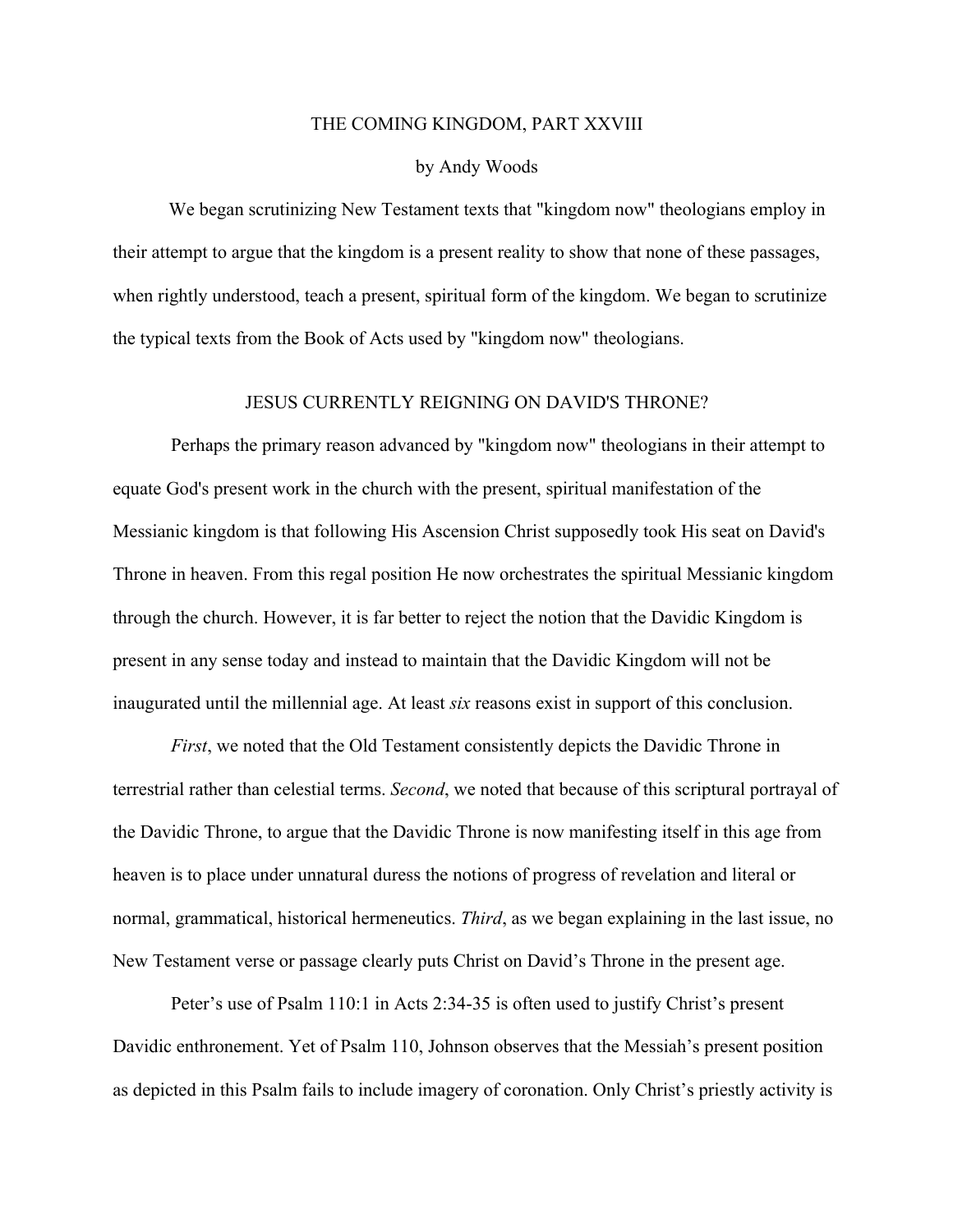mentioned. Such coronation imagery would certainly have been mentioned if in fact the Psalm were intended to describe Christ's enthronement as Davidic King. Notice the word "until" in Psalm 110:1: "The LORD says to my Lord: 'Sit at My right hand *Until* I make Your enemies a footstool for Your feet'" (italics added). Based upon the psalmist's use of this word "until," Johnson observes that in Psalm 110 the Messiah is awaiting a future conquest while He currently resides at the Father's right hand.<sup>1</sup>

In an attempt to argue that Christ is now ruling from David's Throne, "kingdom now" theologians of all varieties also typically connect the prediction that the Messiah would one day sit on David's Throne in Psalm 132:11 (Acts 2:30) with Christ now seated in His present session in Psalm 110:1 (Acts 2:33-35). Yet, Craven notes the invalidity of this parallel:

> It is assumed by many that the exaltation of ver. 33 constitutes the session on the throne of David of ver. 30. But the assumption is wholly gratuitous. Nowhere in his sermon did the apostle declare the oneness of the two events; and most certainly the exaltation there spoken of does not imply the session as already existing—it may be an exaltation begun, to culminate in a visible occupancy of the throne of David. (The visible establishment by an emperor of the seat of his government in the heart of a once revolted province, does not derogate from his dignity—does not imply an abdication of government in the rest of his empire.) But beyond this, not only is the assumption gratuitous; it is against probabilities that amount to certainty. The apostle, be it remembered, was arguing with Jews, to prove that the absent Jesus was the Messiah (ver. 36); he was arguing with those, one of whose most cherished beliefs it was that the Messiah should occupy a visible throne. To suppose that, under such circumstances, he should advance a doctrine at war with this belief without a word of explanation or proof, and that too in a sentence capable of an interpretation consistent therewith, is inconceivable. The interpretation suggested by the writer is confirmed not only by its consistency with the previous teachings of our Lord, but by the address delivered by the Apostle Peter shortly after, Acts 3:19, 20. The literal translation of the passage referred to is as follows...: "Repent ye, therefore, and be converted, that your sins may be blotted out, in order that the times of refreshing may come from the presence of the Lord, and that He may send the Messiah Jesus, who was appointed unto you, whom the heavens must receive until the times of the restitution of all things,"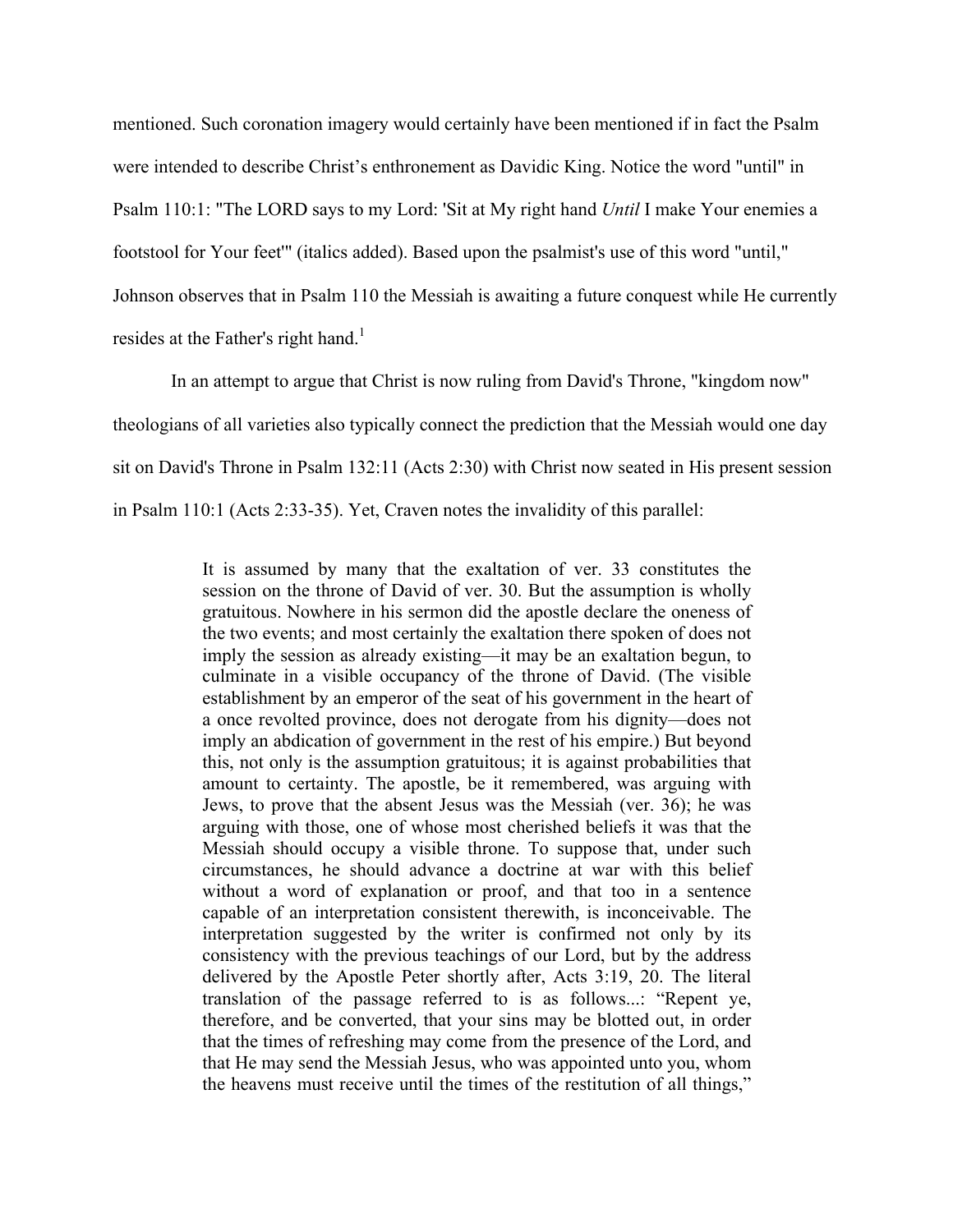etc. It is also confirmed by the subsequent teachings of the apostle in his epistles; comp. 1 Peter 1:4–7, 13; 2 Peter 1:11, 16; the *kleronomia* and *apokalypsis* of the I Epistle are manifestly synonymous with the *basileia* and *parousia* of the II.<sup>2</sup>

Craven raises several important points. Peter's sermon never unambiguously or overtly declares that the present session of Christ (Acts 2:33-35) is the same as His Davidic reign (Acts 2:30). Acts 2:30 simply describes Christ as the Davidic heir or a Davidite who will one day inherit and occupy David's Throne in Jerusalem, just as He is now seated on His Father's throne in heaven (Rev. 3:21). John 1:29 ("Behold, the Lamb of God who takes away the sin of the world!") is similar by denoting what Christ will accomplish as sin bearer in present tense terms before He actually spilled His blood. When John the Baptist uttered the words, it was a done deal from the divine side regarding what Jesus would do as sin bearer before He became in fact and in time the sin bearer. Similarly, it was a done deal that David would reign for the soon to be deposed Saul as early as his anointing in 1 Samuel 16 although David did not actually reign from David's Throne in Jerusalem until much later (2 Sam. 2; 5). Thus, all that Acts 2:30 really conveys is that it is already a foregone conclusion that Jesus will reign from David's Throne one day although His Davidic rule from earthly Jerusalem has not begun. Craven also points out that had it been Peter's intention in Acts 2 to convert the terrestrial Davidic Throne into a celestial reality, this would have certainly required a far more in-depth explanation beyond what is actually furnished in Peter's sermon, given Peter's Jewish audience that still understood the Davidic Covenant in terrestrial terms.

Craven also points out that Peter's message of a future Davidic enthronement of Christ is consistent with what Peter conveys in his two epistles as well as his message given in the very next chapter (Acts 3:19-21). However, kingdom now theologians sometimes use these verses (Acts 3:19-21) in an attempt to argue that the Davidic Kingdom is a present reality. For example,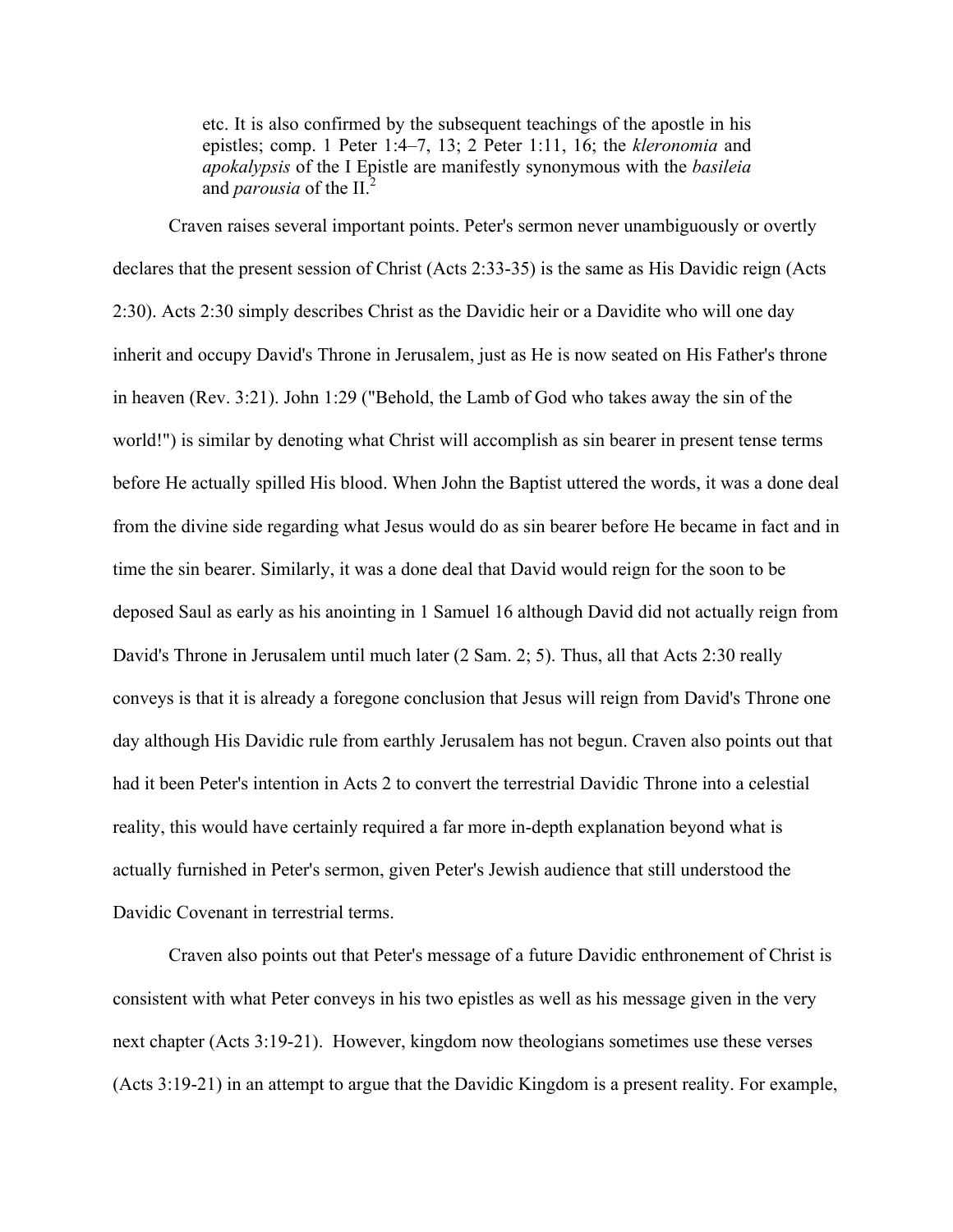Progressive Dispensationalists interpret the "times of refreshing" in verse 19 to refer to the "already" stage of the kingdom and the "restoration of all things" in verse 21 to refer to the "not yet" stage of the kingdom.3 However, because the two clauses follow *hopos*, are connected by *kai*, and both contain subjunctive verbs, nothing grammatically separates the two clauses. Thus, they are speaking of the same event rather than two unrelated events.<sup>4</sup> Viewing both clauses as referring to the same event is strengthened upon recognizing that the plural *kairoi* (times) in verse 19 is parallel to the plural *chronon* (seasons or times) in verse 21.5

Other reasons make the Acts 2 Davidic enthronement of Christ interpretation improbable. For example, Toussaint observes:

> …the word Kingdom does not occur in Acts 2…It is difficult to explain why Luke does not use the term if the kingdom is being inaugurated. He employs it forty-five times in the gospel and uses it two more times in Acts 1…one would expect Luke to use the word if such a startling thing as the inauguration of the kingdom had taken place. The fact that Luke uses kingdom only eight times in Acts after such heavy usage in his gospel implies that the kingdom had not begun but was in fact,  $_{\rm postponed.}$ <sup>6</sup>

Moreover, Ryrie asks, "If Christ inaugurated His Davidic reign at His ascension, does it not seem incongruous that His first act as reigning Davidic king was the sending of the Holy Spirit (Acts 2:33), something not included in the promises of the Davidic Covenant?"<sup>7</sup>

Far from teaching that the Davidic enthronement of Christ has begun, in actuality the

New Testament teaches that Christ's present position is in expectation of His future Davidic

reign. Hebrews 10:12-13 says, "but He, having offered one sacrifice for sins for all time, sat

down at the right hand of God, waiting from that time onward until His enemies be made a

footstool for His feet." Of this passage Newell writes, "Our Lord is not now on His own throne,

the throne of David. He is at the Father's right hand, on the Father's throne, and is now the Great